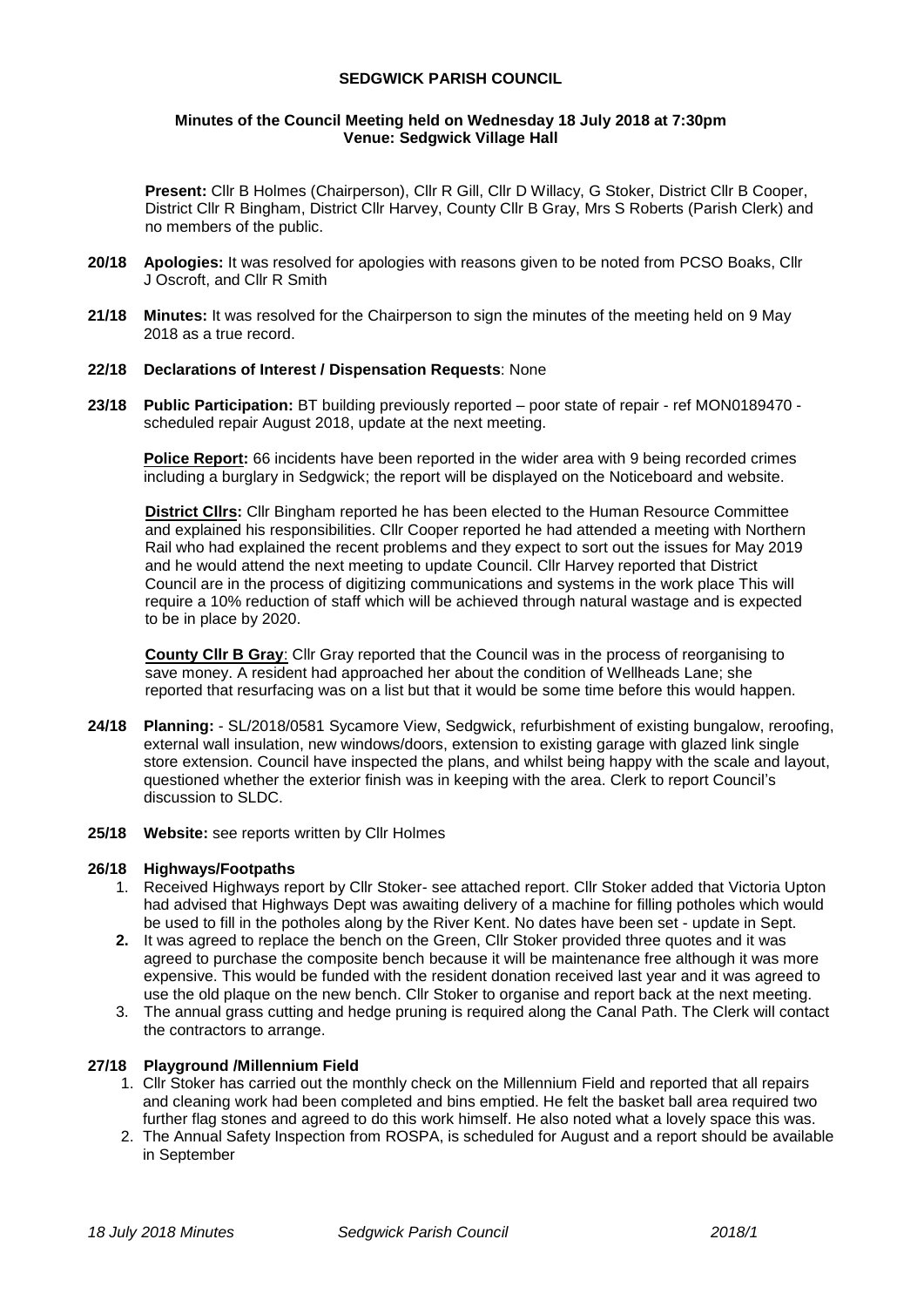# **28/18 Canal**

- 1. The Woodland Management and Safety Inspection by A Hearne has been carried out and a written report will be available before the next meeting. Cllr Holmes who was present at the inspection was able to feedback points to Councillors as they carried out the annual inspection earlier in the evening. Mr Hearne was extremely happy with the work carried out in Phase 1 to clear the canal bed of self-seeded trees and commented on the good regeneration of ground level habitats. Following the Council's inspection, the following were discussed:
	- a) The vegetation including tree roots growing in the joints of the Aqueduct stonework needs removing to avoid damage. Cllr Holmes will contact LCRP and report our concerns.
	- b) The iron work stumps are visible above ground level and removal will be investigated.
	- c) The map of the canal area shows some boundary marks Cllr Holmes agreed to seek advice to clarify responsibilities for the boundaries.
	- d) Tree health is generally good but some young ash trees have ash die-back. 3 have died and need felling and leaving in situ. Older trees are unaffected, but all the young ash trees are at risk. The elm trees are currently in good health but as they grow they will become at risk of Dutch Elm Disease.
	- e) A large tree has fallen and needs to be severed near the root and left in situ.
	- f) A small area of the stone wall boundary belonging to the council has collapsed and needs repairing
	- g) The stockproof fence in front of the stone wall boundary by the ice house has deteriorated.
	- h) The first bench along the path needs replacing

 Cllr Willacy agreed to meet with James Park to acquire separate quotes to; fell the 3 ash trees, sever the fallen tree and remove the iron work and to investigate getting two further quotes. He also agreed to replace the bench top. A quote had been obtained to replace the fence near the ice house – a further two quotes for this work are required so that council can consider any future action.

- 2. LCRP Update: it has been reported that there is a funding issue and a full update will be available at the next meeting.
- 3. Invite received for the Summer Roadshow, Lancaster Bicentenary Consultation Session, Kendal on 21st July 2018

## **29/18 Data Protection Training**

- 1. Cllr Holmes provided a written report regarding implementing GDPR compliance see reports
- 2. Approval of the following Polices was agreed: Subject Access Request Policy and Procedure, Data Impact Analysis Procedure, Data Breach Procedure, Privacy Policy\* (Staff, Councillors, Role Holders), Revised Data Protection Policy\*. \* denotes policies to be put onto website
- 3. The advice for Councillors Document was discussed and approved
- 4. The Implementation Plan was agreed and the next phase actioned (completion of register).
- 5. ICO July Newsletter had been received and sent to all Councillors.

#### **30/18 Finance**

- a) Bank Balance as of 26 June 2018 £11,364.68 & Reserve Account £10,003.12
- b) Receipts- adjustment re salary overpayment £497.60
- c) Payments Approved: broadband Village Hall June £18.99, Microsoft renewal £59.99, Norton Security £24.99, Clerk Salary/Expenses £1,383.49, Councillors Training £80.00 and broadband Village Hall July £18.99.
- d) The Accounts Report from Meeting Dated 18<sup>th</sup> April & 9th May 2018, the transactions cleared was signed.
- e) Financial Report: Notification of completed Audit is displayed for examination in the cabinet and the website. Council will not receive a Certificate of Exemption, notices of this information will be stored with Accounts 2017/18.

#### **31/18 Grant Policy Review:**

Councillors had received the updated policy which is now GDPR compliant and all agreed to its approval

## **32/18 Grant Application received:**

Crosscrake School PTFA have made an application to support their entry into the Kendal Torchlight Procession - the total cost is £ 568.00. Council agreed to donate £50.00 towards the project to help promote the school in the wider community.